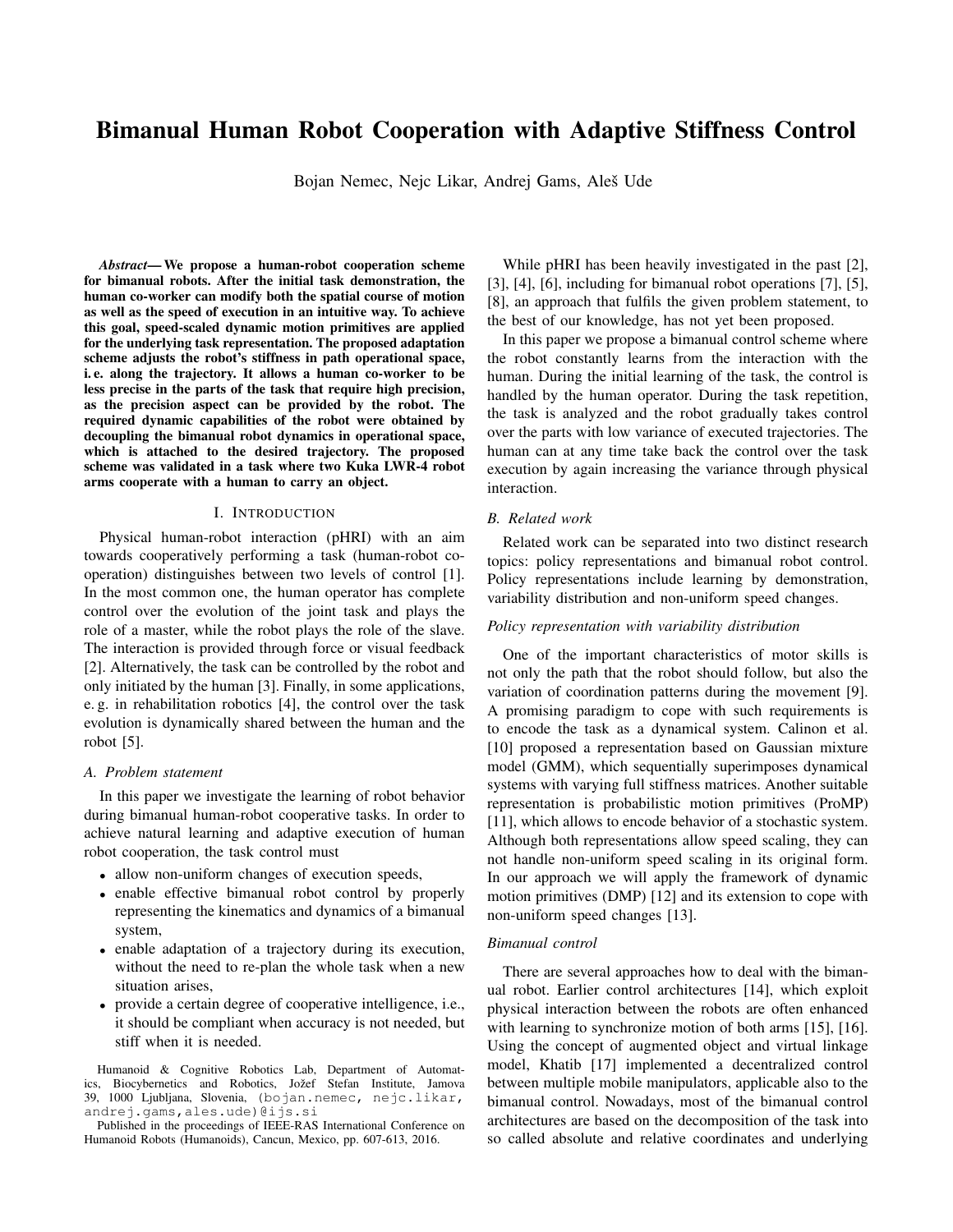internal and external forces [18]. We proposed an extension of this scheme [19] that properly decouples both subspaces – motion in absolute coordinates does not affects relative coordinates and vice versa. This property allows us to apply kinematic control to both subsystems independently. In this paper we further extend this approach to decouple also the dynamic properties of both subspaces.

The paper is organized as follows. In section II we outline the dynamic movement primitives framework along with the extension for speed profile encoding. Next, in section III we present the bimanual control architecture with our extensions. The main contribution is described in Section IV, where we combine the sub-aspects of the solution. An application of the proposed approach to bimanual physical human-robot cooperation is presented in section V. A short summary concludes the paper.

# II. LEARNING BY DEMONSTRATION FOR HUMAN-ROBOT COOPERATION SCHEME

Human-robot cooperative task execution is usually initiated by demonstration, where kinesthetic guiding can be used to capture the desired robot motion. This process is followed by encoding trajectories in a more compact parametric representation, which allows us to store lengthy demonstration with a limited set of parameters. In our work we rely on motion representation with dynamical motion primitives (DMPs) [12], extended for Cartesian space movements [20]. In the original formulation of DMPs it is not possible to variate the speed of movement in a non-uniform way without changing the course of movement. In our approach we need to apply non-uniform speed changes, thus an appropriate trajectory representation is required. A suitable representation is Speed-Scaled Dynamic Motion Primitives (SS-DMPs), which we originally developed in [13].

First we acquire the initial movement policy in Cartesian coordinates by kinesthetic gudining

$$
\mathcal{G} = {\boldsymbol{p}_k, \mathbf{q}_k, \dot{\boldsymbol{p}}_k, \boldsymbol{\omega}_k, \ddot{\boldsymbol{p}}_k, \dot{\boldsymbol{\omega}}_k, t_k\}_{k=1}^T,
$$
 (1)

where  $\mathbf{p}_k \in \mathbb{R}^3$  are the positions,  $\mathbf{q}_k \in \mathbb{S}^3$  are the unit quaternions describing orientation,  $S^3$  is a unit sphere in  $\mathbb{R}^4$ ,  $k$  are trajectory samples, and  $T$  is the number of samples.

Next, we parameterize the demonstrated policy with a nonlinear dynamical system [12], [13], [20], which enables the encoding of general trajectories. For positions p and orientations q, the trajectory can be specified by the following system of nonlinear differential equations

$$
\nu(x)\tau\dot{\mathbf{z}} = \alpha_z(\beta_z(\boldsymbol{g}_p - \mathbf{p}) - \mathbf{z}) + \mathbf{f}_p(x), \tag{2}
$$

$$
\nu(x)\tau\dot{\mathbf{p}} = \mathbf{z},\tag{3}
$$

$$
\nu(x)\tau\dot{\eta} = \alpha_z(\beta_z 2\log(\bm{g}_o*\overline{\mathbf{q}})-\bm{\eta})+\mathbf{f}_o(x), \quad (4)
$$

$$
\nu(x)\tau\dot{\mathbf{q}} = \frac{1}{2}\boldsymbol{\eta} * \mathbf{q}, \qquad (5)
$$

$$
\nu(x)\tau\dot{x} = -\alpha x.\tag{6}
$$

where x is the phase variable and z and  $\eta$  are auxiliary variables. The system  $(2) - (6)$  converges to the unique equilibrium point at  $\mathbf{p} = \mathbf{g}_p$ ,  $\mathbf{z} = 0$ ,  $\mathbf{q} = \mathbf{g}_o$ ,  $\mathbf{\eta} = 0$ ,

and  $x = 0$ . Asterix  $*$  denotes the quaternion multiplication and  $\bar{q}$  quaternion conjugation. See Eq. (28) for the definition of quaternion logarithm. The nonlinear forcing terms  $f_p(x)$ and  $f<sub>o</sub>(x)$  are formed in such a way that the response of the second-order differential equation system  $(2) - (6)$  can approximate any smooth point-to-point trajectory from the initial position  $p_0$  and orientation  $q_0$  to the final position  $g_p$ and orientation  $g<sub>o</sub>$ . They are defined as linear combinations of radial basis functions (RBFs)

$$
\mathbf{f}_p(x) = \frac{\sum_{i=1}^N \mathbf{w}_{i,p} \Psi_i(x)}{\sum_{i=1}^N \Psi_i(x)} x,
$$
\n(7)

$$
\mathbf{f}_o(x) = \frac{\sum_{i=1}^N \mathbf{w}_{i,o} \Psi_i(x)}{\sum_{i=1}^N \Psi_i(x)} x,
$$
\n(8)

$$
\Psi_i(x) = \exp\left(-h_i\left(x-c_i\right)^2\right), \tag{9}
$$

where free parameters  $w_{i,p}$ ,  $w_{i,o}$  determine the shape of position and orientation trajectory. Centers  $c_i$  of RBFs with widths  $h_i$  are evenly distributed along the trajectory. By setting  $\alpha_z = 4\beta_z > 0$  and  $\alpha_x > 0$ , the underlying second order linear dynamic system becomes critically damped.

Compared to [20] and analogous to [13], we introduced the temporal scaling function  $\nu(x)$  with which we can specify variations form the demonstrated speed profile. Similarly to the forcing terms (7) and (8), it is encoded as a linear combination of RBFs

$$
\nu(x) = 1 + \frac{\sum_{j=1}^{M} v_j \Psi_j(x)}{\sum_{j=1}^{M} \Psi_j(x)},
$$
\n(10)

where  $v_i$  are the corresponding weights.

In order to parameterize the demonstrated control policy with a DMP, the weights  $w_{i,p}$   $w_{i,o}$  and  $v_j$  need to be calculated. The shape weights  $w_{i,p}$  and  $w_{i,o}$  are calculated by applying standard regression techniques [20], using the demonstrated trajectory (1). For  $\nu$  we initially set  $v_i = 0$ , i.e.  $\nu = 1$ , meaning that the demonstrated speed profile is left unchanged.

#### III. BIMANUAL ROBOT CONTROL

The control scheme used in our bimanual human-robot cooperation scheme is an extension of the previously proposed approach [21]. It allows the specification of the task in terms of geometrically meaningful motion variables, referred to as relative and absolute task motion of the cooperative system [7], [18]. In this work we further extend the control scheme in order to independently set also the dynamic properties in both subspaces.

First, we define the common base coordinate systems  $\tau_b$ for both arms, as illustrated in Fig. 1. We use the notation where superscript  $\{1, 2, b\}$  denotes that the given quantity is specified relative to the coordinate system  $\tau_j^1$ , while the subscript  $i, i \in \{1, 2\}$  denotes the arm of a bimanual system

<sup>&</sup>lt;sup>1</sup>1 relates to the tool center point frame of the first robot arm, 2 to the tool center point frame of the second robot arm, and  $b$  to the common base of the dual arm system.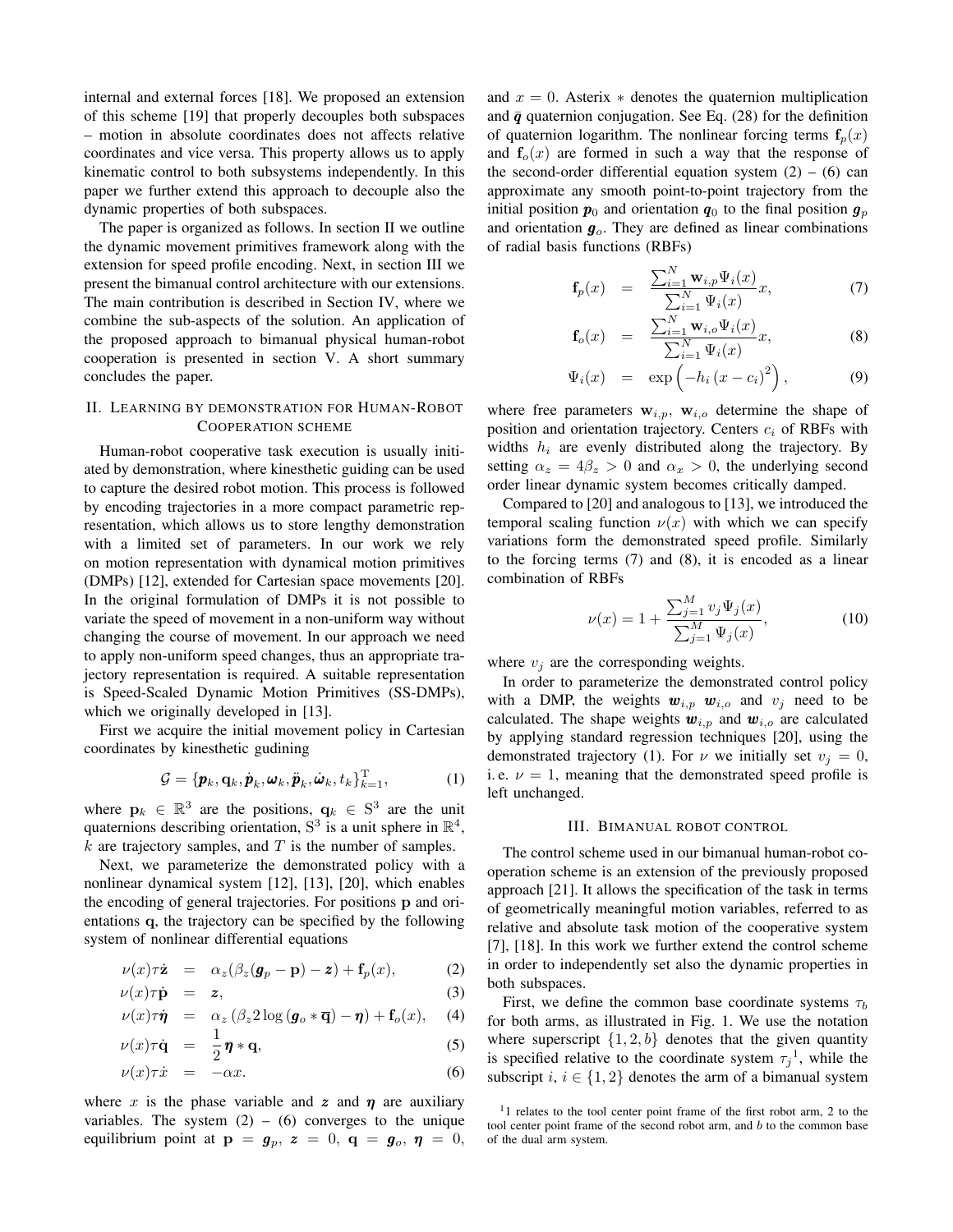

Fig. 1. Dual arm manipulator and the corresponding notation used in the paper.

and j,  $j \in \{a, r\}$  denotes relative and absolute coordinates. Absolute and relative task coordinates are defined as

$$
\mathbf{p}_a = \frac{1}{2} (\mathbf{p}_1^b + \mathbf{p}_2^b), \tag{11}
$$

$$
\mathbf{R}_a = \mathbf{R}_1^b \mathbf{R}_{\mathbf{k}_{21}^1}^1(\vartheta_{21}/2) \tag{12}
$$

$$
\mathbf{p}_r = \mathbf{R}_1^{b}{}^{\mathrm{T}} (\mathbf{p}_2^b - \mathbf{p}_1^b), \tag{13}
$$

$$
\mathbf{R}_r = \mathbf{R}_2^1 = {\mathbf{R}_1^b}^{\mathrm{T}} \mathbf{R}_2^b, \tag{14}
$$

where  $\mathbf{p}_a, \mathbf{p}_r \in \mathbb{R}^3$  are the position vectors and  $\mathbf{R}_a, \mathbf{R}_r \in$  $\mathbb{R}^{3\times 3}$  the rotational matrices.  $\mathbf{k}_{21}^1$  and  $\vartheta_{21}$  are the axis and angle that realize the rotation that describes the orientation of tool center point frame 2 with respect to frame 1. Note that our definition of relative coordinates is different from [21] because we multiply the difference vector  $\mathbf{p}_2^b - \mathbf{p}_1^b$  by  $\mathbf{R}_1^b$ T . This makes the relative motion independent of the absolute motion. In quaternion notation,  $(12) - (14)$  are in the form

$$
\mathbf{q}_a = \mathbf{q}_1^b * \mathbf{q}_{\mathbf{k}_{21}}^1(\vartheta_{21}/2), \tag{15}
$$

$$
(0, \mathbf{p}_r) = \bar{\mathbf{q}}_1^b * (0, \mathbf{p}_2^b - \mathbf{p}_1^b) * \mathbf{q}_1^b \tag{16}
$$

$$
\mathbf{q}_r = \mathbf{q}_2^1 = \bar{\mathbf{q}}_1^b * \mathbf{q}_2^b, \tag{17}
$$

where the unit quaternions  $\mathbf{q}_1^b$ ,  $\mathbf{q}_2^b$   $\in \mathbb{R}^4$  express the orientation of the tool center point of the first and the second robot in the common base coordinate frame  $\tau_b$ , respectively.  $q_{\mathbf{k}_{21}}^1(\vartheta_{21}/2)$  denotes the unit quaternion corresponding to  ${\bf R}^{1^{\ast}_{1}}_{{\bf k}^{1}_{21}}(\vartheta_{21}/2).$ 

In order to control the robot, we have to map the desired relative and absolute task coordinates to the corresponding joint coordinates of both robots, denoted with  $\theta$  =  $[\boldsymbol{\theta}_1^{\mathrm{T}}, \boldsymbol{\theta}_2^{\mathrm{T}}]^{\mathrm{T}} \in \mathbb{R}^{N_1 + N_2}$ , where  $N_1$  and  $N_2$  is the number of joints of the first and the second robot, respectively. This transformation is obtained through relative and absolute geometrical Jacobian, which maps the corresponding translational and angular velocities to the joint velocities

$$
\left[\begin{array}{c}\dot{\mathbf{p}}_{r}\\ \boldsymbol{\omega}_{r}\end{array}\right]=\mathbf{J}_{r}\dot{\boldsymbol{\theta}},\ \left[\begin{array}{c}\dot{\mathbf{p}}_{a}\\ \boldsymbol{\omega}_{a}\end{array}\right]=\mathbf{J}_{a}\dot{\boldsymbol{\theta}}.\tag{18}
$$

As explained in [21], the absolute Jacobian can be computed as follows

$$
\mathbf{J}_a = \begin{bmatrix} \frac{1}{2} \mathbf{J}_1 & \frac{1}{2} \mathbf{J}_2 \end{bmatrix} . \tag{19}
$$

 $\mathbf{R}_{r+1}^1$   $\tau_2$  because they involve multiplication with  $\mathbf{R}_1^b$ **p**<sup> $\mathbf{p}$ </sup> The derivation of relative coordinates (13) is more complex T . Since these formulas are different from [21], we provide the full derivation. By differentiating (13) we obtain

$$
\begin{aligned} \mathbf{B}_{2}^{b} \\ \mathbf{P}_{2}^{b} \\ \mathbf{R}_{2}^{b} \\ \mathbf{R}_{2}^{b} \\ \mathbf{R}_{3}^{b} \\ \mathbf{R}_{4}^{b} \\ \mathbf{R}_{5}^{b} \\ \mathbf{R}_{6}^{b} \\ \mathbf{R}_{7}^{b} \\ \mathbf{R}_{8}^{b} \\ \mathbf{R}_{9}^{b} \\ \mathbf{R}_{1}^{b} \\ \mathbf{R}_{1}^{b} \\ \mathbf{R}_{2}^{b} \\ \mathbf{R}_{3}^{b} \\ \mathbf{R}_{4}^{b} \\ \mathbf{R}_{5}^{b} \\ \mathbf{R}_{1}^{b} \\ \mathbf{R}_{2}^{b} \\ \mathbf{R}_{3}^{b} \\ \mathbf{R}_{4}^{b} \\ \mathbf{R}_{5}^{b} \\ \mathbf{R}_{1}^{b} \\ \mathbf{R}_{2}^{b} \\ \mathbf{R}_{3}^{b} \\ \mathbf{R}_{4}^{b} \\ \mathbf{R}_{5}^{b} \\ \mathbf{R}_{1}^{b} \\ \mathbf{R}_{2}^{b} \\ \mathbf{R}_{3}^{b} \\ \mathbf{R}_{4}^{b} \\ \mathbf{R}_{5}^{b} \\ \mathbf{R}_{6}^{b} \\ \mathbf{R}_{7}^{b} \\ \mathbf{R}_{8}^{b} \\ \mathbf{R}_{9}^{b} \\ \mathbf{R}_{1}^{b} \\ \mathbf{R}_{1}^{b} \\ \mathbf{R}_{2}^{b} \\ \mathbf{R}_{1}^{b} \\ \mathbf{R}_{2}^{b} \\ \mathbf{R}_{3}^{b} \\ \mathbf{R}_{1}^{b} \\ \mathbf{R}_{2}^{b} \\ \mathbf{R}_{2}^{b} \\ \mathbf{R}_{3}^{b} \\ \mathbf{R}_{1}^{b} \\ \mathbf{R}_{2}^{b} \\ \mathbf{R}_{2}^{b} \\ \mathbf{R}_{3}^{b} \\ \mathbf{R}_{4}^{b} \\ \mathbf{R}_{5}^{b} \\ \mathbf{R}_{5}^{b} \\ \mathbf{R}_{6}^{b} \\ \mathbf{R}_{7}^{b} \\ \mathbf{R}_{8}^{b} \\ \mathbf{R}_{9}^{b} \\ \mathbf{R}_{1}^{b} \\ \mathbf{R}_{2}^{b} \\ \mathbf{R}_{3}^{b} \\ \mathbf{R}_{4}^{b} \\ \mathbf{R}_{5}^{b} \\ \mathbf{R}_{7}^{b}
$$

where  $S(x)$  is a skew-symmetric matrix constructed from vector  $\mathbf{x} \in \mathbb{R}^3$ . Here we used the fact that  $\dot{\mathbf{R}} = \mathbf{S}(\boldsymbol{\omega})\mathbf{R}$ ,  $S(Rx) Ry = R(S(x)y), R_1^b \omega_1^b = \omega_1^b$  (because rotation doesn't change the axis it is rotating about), and  $S(x)y =$  $-\mathbf{S}(\mathbf{y})\mathbf{x}$ . Similarly, by differentiating  $\mathbf{R}_r$  we obtain

$$
\mathbf{S}(\omega_r)\mathbf{R}_r = \dot{\mathbf{R}}_r = \mathbf{S}(-\omega_1^b)\mathbf{R}_1^b \mathbf{R}_2^b + {\mathbf{R}_1^b}^T \mathbf{S}(\omega_2^b)\mathbf{R}_2^b
$$
  
\n
$$
= \mathbf{S}(-\omega_1^b)\mathbf{R}_r + {\mathbf{R}_1^b}^T \mathbf{S}(\omega_2^b)\mathbf{R}_1^b \mathbf{R}_r
$$
  
\n
$$
= (\mathbf{S}(-\omega_1^b) + \mathbf{S}(\mathbf{R}_1^b \mathbf{R}_2^b))\mathbf{R}_r
$$
  
\n
$$
= \mathbf{S}(\mathbf{R}_1^b \mathbf{R}_1^b - \omega_1^b + \omega_2^b)\mathbf{R}_r,
$$
 (21)

where we used the fact that  $\text{RS}(x) \text{R}^{\text{T}} = \text{S}(\text{R}x)$  and  $\mathbf{R}^b_1$  ${}^{\mathrm{T}}\omega_1^b = \omega_1^b$ . It follows from (20) and (21) that

$$
\mathbf{J}_r = \begin{bmatrix} \mathbf{R}_1^b & 0 \\ 0 & \mathbf{R}_1^b \end{bmatrix}^{\mathrm{T}} \begin{bmatrix} -\mathbf{J}_{1,p} + \mathbf{S}(\mathbf{p}_2 - \mathbf{p}_1) \mathbf{J}_{1,\omega} & \mathbf{J}_{2,p} \\ -\mathbf{J}_{1,\omega} & \mathbf{J}_{2,\omega} \\ (22) \end{bmatrix}.
$$

To control both absolute and relative coordinates, we define extended task coordinates  $\mathcal{X}_e = [\mathbf{p}_a^{\mathrm{T}}, \mathbf{q}_a^{\mathrm{T}}, \mathbf{p}_r^{\mathrm{T}}, \mathbf{q}_r^{\mathrm{T}}]^{\mathrm{T}}$ and extended Jacobian  $J_e = [J_a^T, J_r^T]^T$ . We apply the well known impedance control law for kinematically redundant robots [22] in the form

$$
\rho_c = \mathbf{J}_e^{\mathrm{T}} \mathbf{M}_e \left( \ddot{\mathcal{X}}_c - \dot{\mathbf{J}}_e \dot{\boldsymbol{\theta}} \right) + \mathbf{H}_e \mathbf{N} \boldsymbol{\theta}_0 + \mathbf{h}_e, \qquad (23)
$$

where  $\rho_c$  is the control torque input for the motors,  $M_e =$  $(\mathbf{J}_e \mathbf{H}_e^{-1} \mathbf{J}_e^{\mathrm{T}})^{-1}$  denotes the positive definite matrix of inertia expressed in rotated operational space coordinates,  $H_e =$ ſ  $H_1$  0  $0$   $\mathbf{H}_2$ 1 is the extended joint space inertia matrix composed of inertia matrices of both arms,  $N = I - \bar{J}_e J_e$  is the null space matrix that maps manipulator joint velocities and manipulator torques to the null space of  $J_e$ .  $h_e$  $[\mathbf{h}_1^{\mathrm{T}}, \mathbf{h}_2^{\mathrm{T}}]^{\mathrm{T}}$  is a vector that compensates for Coriolis, radial and gravity forces of the manipulator and the load.  $\bar{J}_e$  =  $H_e^{-1} J_e^{T} M$  denotes the inertia weighted pseudo-inverse of  $J_e$ .  $\theta_0 \in \mathbb{R}^{N_1 + N_2}$  is a vector that defines the null space motion. The task command input  $\ddot{\mathcal{X}}_c = [\ddot{\mathbf{p}}_{ac}^\text{T}, \dot{\boldsymbol{\omega}}_{ac}^\text{T}, \ddot{\mathbf{p}}_{rc}^\text{T}, \dot{\boldsymbol{\omega}}_{rc}^\text{T}]^\text{T}$ is chosen as

$$
\ddot{\mathbf{p}}_{ac} = \ddot{\mathbf{p}}_{ad} + \mathbf{D}_{ap} \dot{\mathbf{e}}_{ap} + \mathbf{K}_{ap} \mathbf{e}_{ap}, \tag{24}
$$

$$
\dot{\omega}_{ac} = \dot{\omega}_{ad} + \mathbf{D}_{aq} \mathbf{e}_{a\omega} + \mathbf{K}_{aq} \mathbf{e}_{aq}, \tag{25}
$$

$$
\ddot{\mathbf{p}}_{rc} = \ddot{\mathbf{p}}_{rd} + \mathbf{D}_{rp} \dot{\mathbf{e}}_{rp} + \mathbf{K}_{rp} \mathbf{e}_{rp}, \qquad (26)
$$

$$
\dot{\boldsymbol{\omega}}_{rc} = \dot{\boldsymbol{\omega}}_{rd} + \mathbf{D}_{rq} \mathbf{e}_{r\omega} + \mathbf{K}_{rq} \mathbf{e}_{rq}, \qquad (27)
$$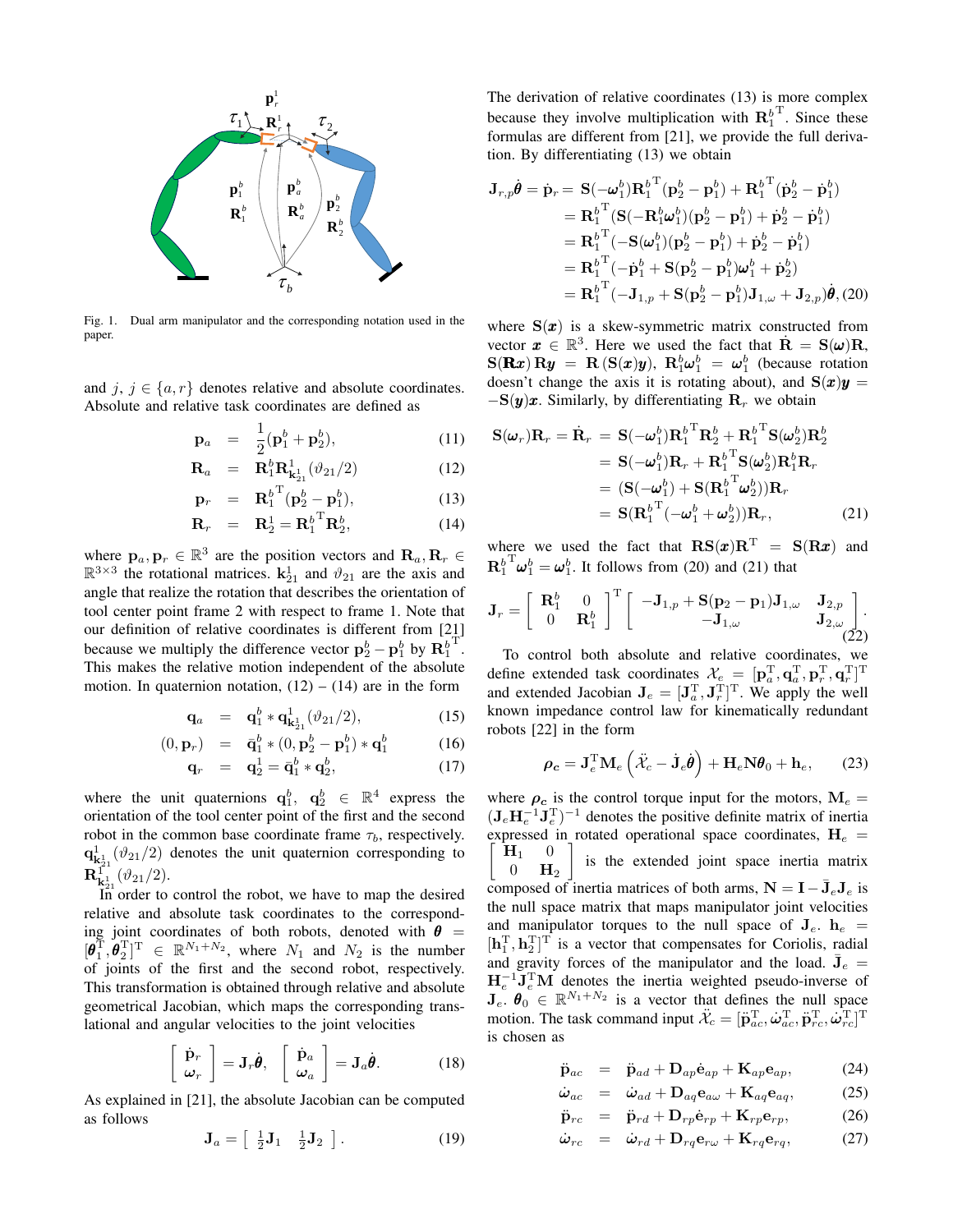where position and orientation tracking errors are defined as  $\mathbf{e}_p = \mathbf{p}_d - \mathbf{p}, \ \mathbf{e}_\omega = \boldsymbol{\omega}_d - \boldsymbol{\omega}, \ \mathbf{e}_q = 2 \log(\overline{\mathbf{q}}_p * \mathbf{q}_d).$  The quaternion logarithm  $\log : S \mapsto \mathbb{R}^3$  is given as

$$
\log(\mathbf{q}) = \log(v, \mathbf{u}) = \begin{cases} \arccos(v) \frac{\mathbf{u}}{\|\mathbf{u}\|}, \ \mathbf{u} \neq 0 \\ [0, 0, 0]^{\mathrm{T}}, \ \text{otherwise} \end{cases} . \tag{28}
$$

Its inverse, i. e. the exponential map  $\exp : \mathbb{R}^3 \mapsto S$ , is defined as

$$
\exp(\mathbf{r}) = \begin{cases} \cos(\|\mathbf{r}\|) + \sin(\|\mathbf{r}\|) \frac{\mathbf{r}}{\|\mathbf{r}\|}, \mathbf{r} \neq 0 \\ 1 + [0, 0, 0]^{\mathrm{T}}, \text{ otherwise} \end{cases}
$$
(29)

Subscripts  $(.)_a$  and  $(.)_r$  stand for absolute and relative coordinates, respectively. Subscript  $(.)_d$  denotes the desired values and variables without the subscript denote the current entities calculated from the robot joints.  $D_{ap}$ ,  $D_{aq}$ ,  $D_{rp}$ ,  $\mathbf{D}_{rq}$ ,  $\mathbf{K}_{ap}$ ,  $\mathbf{K}_{aq}$ ,  $\mathbf{K}_{rp}$ ,  $\mathbf{K}_{rq}$  are diagonal, positive definite positional damping, rotational damping, positional stiffness and rotational stiffness matrices for absolute and relative part of motion, respectively. They specify the properties of the controller in the Cartesian coordinate system.

In this study we are not interested in the null-space optimization. However, the null space has to be controlled in order to prevent non-conservative motion. One appropriate choice is given in the form  $\theta_0 = -\mathbf{K}_n \dot{\theta}$  [22], where  $\mathbf{K}_n \in \mathbb{R}^{(N_1 + N_2) \times (N_1 + N_2)}$  is a positive definite diagonal gain matrix.

#### IV. HUMAN-ROBOT COOPERATION SCHEME

In the proposed system, the human operator first demonstrates the desired cooperative humanoid robot motion by kinesthetically guiding the robot arms. The demonstrated motion is transformed into relative and absolute coordinates as described in Section III and encoded by SS-DMPs  $(\mathbf{p}_a, \mathbf{q}_a, \mathbf{p}_r, \mathbf{q}_r)$  as explained in Section II. The demonstration of the absolute motion is typically performed slower than actually desired because it is not possible to demonstrate the movement with both high speed and high accuracy. Hence we should allow the human operator to non-uniformly speed up (or slow down) the execution. In our proposed approach this happens on-line during the task execution, when the human co-worker is allowed also to modify the course of motion.

The human operator and the robot iteratively perform the task several times. The learning of the course of motion as well as the learning of the speed profile is based on the adaptation of the desired trajectory and the estimation of trajectory variances across task repetitions. As suggested in [6], low variance of motion indicates that the corresponding part of the task should be executed with high precision and that no further variations from the course of motion should be allowed. If little variance occurs in a few executions of the cooperative task, the robot should ensure precise trajectory tracking by increasing its stiffness in the directions perpendicular to the direction of motion. This allows the human co-worker to decrease his/her own precision as the stiffer robot provides disturbance rejection. Still, the human should be able to speed up the trajectory without affecting the course of motion. To achieve such a behavior, the bimanual robot system has to be compliant in the direction of motion. We apply SS-DMPs to enable non-uniform speed variations without affecting the course of motion. To the best of our knowledge, none of the previously proposed adaptation algorithms can simultaneously address these issues.

# *A. Trajectory adaptation*

In the proposed approach we deal with the adaptation of absolute robot motion, whereas the relative motion of the two arms is left unchanged. Since the motion is performed in collaboration with a human and the robot is initially compliant in all directions, the commanded trajectory  $\mathbf{p}_{a,l}$ in task repetition cycle  $l$  is not the same as the actually executed trajectory  $\mathbf{p}_{a,m}$  due to the input of a human. Here  $l$  is the index of the task repetition, referred to also as learning cycle. The proposed adaptation algorithm updates the desired trajectory  $(\mathbf{p}_{a,l}(x), \mathbf{q}_{a,l}(x)), l = 1, \ldots, L$ , where the initial SS-DMP is taken from human demonstration  $\mathbf{p}_{a,1} = \mathbf{p}_a$ ,  $\mathbf{q}_{a,1} = \mathbf{q}_a$ , and calculates its variance after each task execution.

We update the the absolute trajectory and the associated covariance matrix using the following formulas

$$
\mathbf{p}_{a,l+1}(x) = \zeta \Delta \mathbf{p}(x) + \mathbf{p}_{a,l}(x),\tag{30}
$$

$$
\Sigma_{ap,l+1}(x) = (1 - \zeta) \Sigma_{ap,l}(x) + \zeta \Delta \mathbf{p}(x) \Delta \mathbf{p}(x)^{\mathrm{T}}, \tag{31}
$$

$$
\Delta \mathbf{p}(x) = \mathbf{p}_{a,m}(x) - \mathbf{p}_{a,l}(x),
$$

where  $\mathbf{p}_{a,m}(x)$  denotes the measured absolute position of the robot,  $\Sigma_{ap,l}(x)$  is the current cycle covariance of  $\mathbf{p}_{a,l}(x)$ , all computed at phase x, and  $0 \le \zeta \le 1$  is the weighting factor that defines the learning speed. If we set  $\zeta = 1$ , the updated absolute trajectory  $\mathbf{p}_{a,l+1}$  is equal to the measured trajectory  $\mathbf{p}_{a,m}$ . On the other hand, if we set  $\zeta = 0$ , the absolute trajectory  $\mathbf{p}_{a,l+1}$  does not change and the system stops learning. After each learning cycle, the updated trajectory  $\mathbf{p}_{a,l+1}$  is encoded into SS-DMP. It is used as command trajectory to control the robot in the next cycle. Note that all trajectories are phase dependent, sampled at  $x(t)$ ,  $t = t_1, \ldots, t_T$ . The coeffcients of covariance matrix  $\Sigma_{ap,l+1}$  are approximated with a linear combination of radial basis functions (RBFs).

Eq. (30) cannot be used for orientation trajectories. Instead we apply the following update rule

$$
\mathbf{q}_{a,l+1}(x) = \exp\left(\zeta \frac{\boldsymbol{\omega}(x)}{2}\right) * \mathbf{q}_{a,l}(x), \qquad (32)
$$

$$
\boldsymbol{\omega}(x) = 2\log(\mathbf{q}_{a,m}(x)) * \overline{\mathbf{q}}_{a,l}(x).
$$

As in this work we do not need the variance of orientation trajectories, we skip describing its estimation here.

#### *B. Stiffness adaptation*

To improve the ease of adaptation we dynamically set the desired stiffness of the robot. It is well known that the precision and speed of human motion are related – to be precise, humans reduce their speed [23]. While Calinon et al. [6] proposed to decrease the stiffness in the parts of the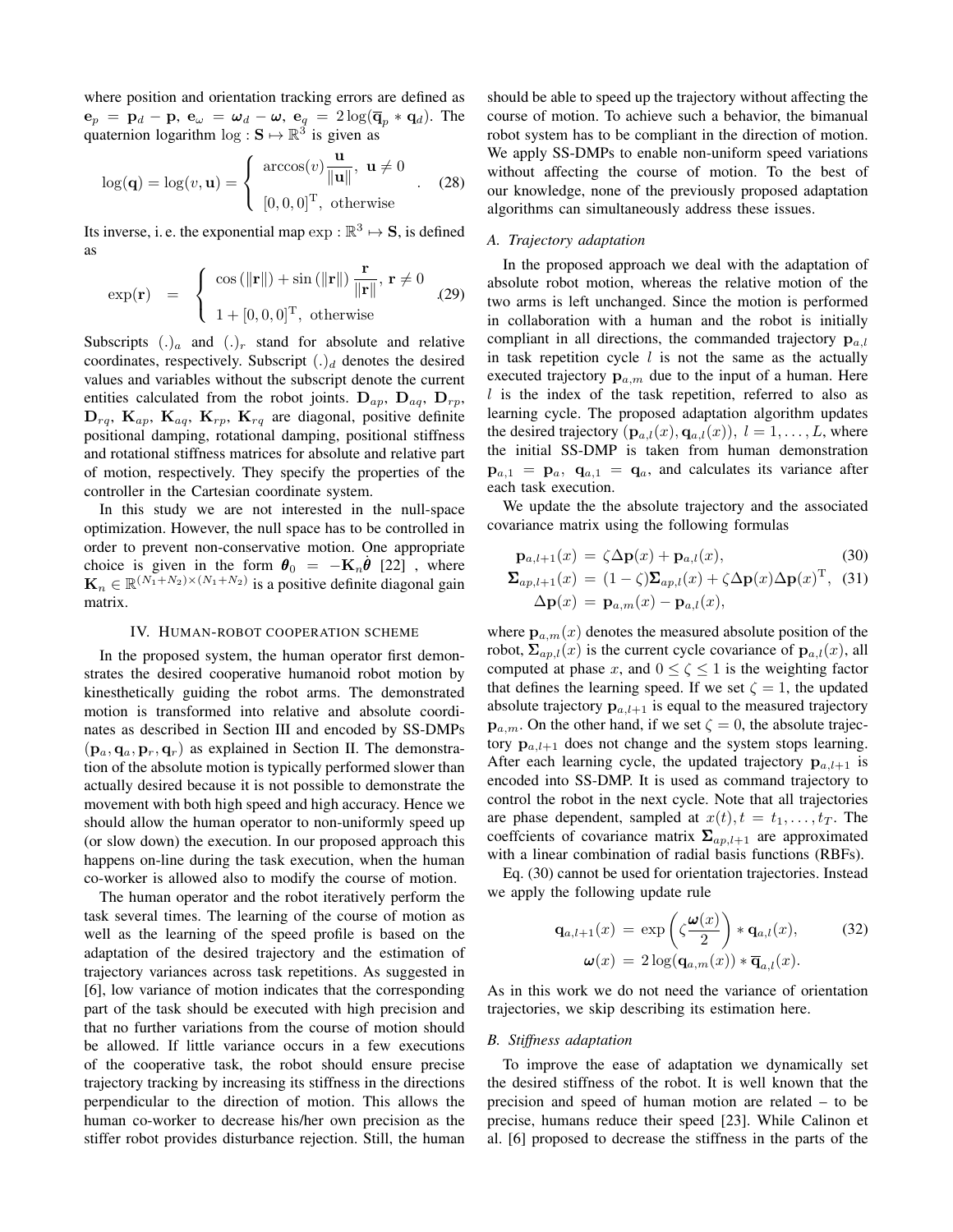trajectory with higher variability and vice versa, we propose to make the change of stiffness dependent not only on the variance but also on the speed of motion. The idea here is to make the robot compliant when the typically slow fine-tuning of the trajectory is required.

Let  $\mathbf{R}_p$  denote the coordinate frame with z coordinate specified in the desired direction of motion, i.e.  $\dot{\mathbf{p}}_{a,l}$ , and the other two coordinates orthogonal to it, as illustrated in Fig. 2. This matrix can be obtained by forming the Frenet-Serret frame [24] at each sampling time. The Frenet-Serret frame consists of three orthogonal direction defined by the path's tangent (direction of motion), normal, and binormal. We obtain the following expression for  $\mathbf{R}_p$ 

$$
\mathbf{R}_p = \begin{bmatrix} \mathbf{n} & \mathbf{b} & \mathbf{t} \end{bmatrix},\tag{33}
$$
\n
$$
\dot{\mathbf{p}}_{a,l} = \mathbf{p}_a + \dot{\mathbf{p}}_{a,l} \times \ddot{\mathbf{p}}_{a_l} = \mathbf{p}_a + \mathbf{p}_a + \mathbf{p}_a
$$

$$
\mathbf{t} = \frac{\mathbf{p}_{a,l}}{\|\dot{\mathbf{p}}_{a,l}\|}, \ \mathbf{b} = \frac{\mathbf{p}_{a,l} \wedge \mathbf{p}_{a_l}}{\|\dot{\mathbf{p}}_{a,l} \times \ddot{\mathbf{p}}_{a,l}\|}, \ \mathbf{n} = \mathbf{b} \times \mathbf{t}.
$$

Note that the absolute velocity  $\dot{\mathbf{p}}_{a,l}$  and acceleration  $\ddot{\mathbf{p}}_{a,l}$  are provided by DMP integration at every phase  $x$ , which ensures smoothness.  $\|\dot{\mathbf{p}}_{a,l}\| < \varepsilon$  or  $\|\dot{\mathbf{p}}_{a,l} \times \ddot{\mathbf{p}}_{a,l}\| < \varepsilon$ , where  $\varepsilon > 0$ is a predefined threshold, means that the motion is slow or linear. Thus in such cases we suspend the updating of  $\mathbf{R}_p$ until the motion becomes faster again. We also compute the robot's speed in absolute coordinates, i.e.  $v_a = ||\dot{\mathbf{p}}_{a,l}||$  and define scalar  $v_0$ , which specifies the threshold between the low and high speed. The appropriate control gain  $\mathbf{K}_{ap}$  at each sampling time is computed as follows

$$
\mathbf{K}_{ap}(x) = \mathbf{R}_p^{\mathrm{T}} \begin{bmatrix} \frac{k_{a,o}\rho}{\Sigma_{xx}+\epsilon} & 0 & 0\\ 0 & \frac{k_{a,o}\rho}{\Sigma_{yy}+\epsilon} & 0\\ 0 & 0 & k_{a,z} \end{bmatrix} \mathbf{R}_p, \quad (34)
$$

$$
\Sigma = \mathbf{R}_p \Sigma_{ap,l}(x) \mathbf{R}_p^{\mathrm{T}},\tag{35}
$$

$$
\rho = \gamma_1 \left( 1 + \tanh\left(\frac{v_a - v_0}{\gamma_3}\right) \right) + \gamma_2, \tag{36}
$$

where  $\Sigma_{xx}$  and  $\Sigma_{yy}$  are the first and second diagonal coefficient of  $\Sigma$ , respectively.  $\epsilon > 0$  is an empirically chosen constant which sets the upper bound for the controller gain.  $k_{a,z}$  and  $k_{a,o}$  are the gain constants in the direction of motion and orthogonal to it, respectively.  $\gamma_1, \gamma_2, \gamma_3 > 0$  respectively determine the range, lower bound and the speed of transition between the lower and upper bound of the switching function defined by tanh. The initial value for covariance matrix  $\Sigma_{ap,1}$  is set to  $s_0$ **I**, where  $s_0$  is specified so that we obtain the desired initial stiffness orthogonal to the direction of motion. By pre-multiplying and post-multiplying gains with  $\mathbf{R}_p^{\mathrm{T}}$  and  $\mathbf{R}_p$ , we can set significantly different stiffnesses in the direction of motion and orthogonal to it. The derivative part of the gain is computed as below

$$
\mathbf{D}_{ap}(x) = 2\sqrt{\mathbf{K}_{ap}(x)}\tag{37}
$$

for a critically damped response.

By choosing a constantly low value for  $k_{a,z}$  in  $\mathbf{K}_{ap}$ , the robot is always compliant in the direction of motion, while the stiffness orthogonal to this direction is set according to the learned variance and speed of motion.



Fig. 2. Operational space  $\tau_p$  is defined by path orientation.

# *C. Speed adaptation*

The full specification of SS-DMPs requires us to set also the speed scaling factor  $\nu$  in each sampling interval. Lets

|                         | Algorithm 1: Human-robot cooperation algorithm                                                         |
|-------------------------|--------------------------------------------------------------------------------------------------------|
|                         | 1 Record $\{ \mathbf{p}_a(k), \mathbf{q}_a(k), \mathbf{p}_r(k), \mathbf{q}_r(k), t_k \}_{k=1}^T$ using |
|                         | kinesthetic guiding and calculate SS-DMP parameters                                                    |
|                         | from the demonstrated data $(\mathbf{p}_{a,1}, \mathbf{q}_{a,1}, \mathbf{p}_r, \mathbf{q}_r)$          |
|                         | 2 Initialize gains $k_{a,o}, k_{a,z}$ and set initial covariance                                       |
|                         | matrices $\Sigma_{ap,1} = s_0 \mathbf{I}$ . Approximate coefficients of                                |
|                         | $\Sigma_{ap,1}$ with a linear combination of RBFs.                                                     |
|                         | 3 set $l=1$                                                                                            |
| $\overline{\mathbf{4}}$ | while <i>cooperating</i> do                                                                            |
| 5                       | set initial phase $x = 1$                                                                              |
| 6                       | while $x \leq x_{min}$ do                                                                              |
| 7                       | integrate SS-DMP to obtain $\mathbf{p}_{a,l}(x), \mathbf{q}_{a,l}(x),$                                 |
|                         | $\mathbf{p}_r(x), \mathbf{q}_r(x)$ as well as their velocities and                                     |
|                         | accelerations                                                                                          |
| 8                       | calculate path rotation $\mathbf{R}_p(x)$ using (33) and                                               |
|                         | speed $v_a(x)$                                                                                         |
| 9                       | calculate $\mathbf{K}_{ap}(x)$ and $\mathbf{D}_{ap}(x)$ using (34) and                                 |
|                         | (37), respectively                                                                                     |
| 10                      | execute control law (23) – (27) with $\mathbf{p}_{a,l}(x)$ ,                                           |
|                         | $\mathbf{q}_{a,l}(x), \mathbf{p}_r(x), \mathbf{q}_r(x)$ as desired trajectories                        |
| 11                      | sample new trajectories $\mathbf{p}_{a,l+1}(x), \mathbf{q}_{a,l+1}(x),$                                |
|                         | covariance matrices $\Sigma_{ap,l+1}(x)$ , and speed                                                   |
|                         | scaling factor $\nu_{l+1}$ , all at phase x, using                                                     |
|                         | $(30) - (32), (38)$                                                                                    |
| 12                      | calculate SS-DMP parameters of $\mathbf{p}_{a,l+1}, \mathbf{q}_{a,l+1}$ ,                              |
|                         | including $\nu_{l+1}$                                                                                  |
| 13                      | approximate coefficients of $\Sigma_{ap,l+1}$ with linear                                              |
|                         | combinations of RBFs                                                                                   |
| 14                      | set $l = l + 1$                                                                                        |
|                         |                                                                                                        |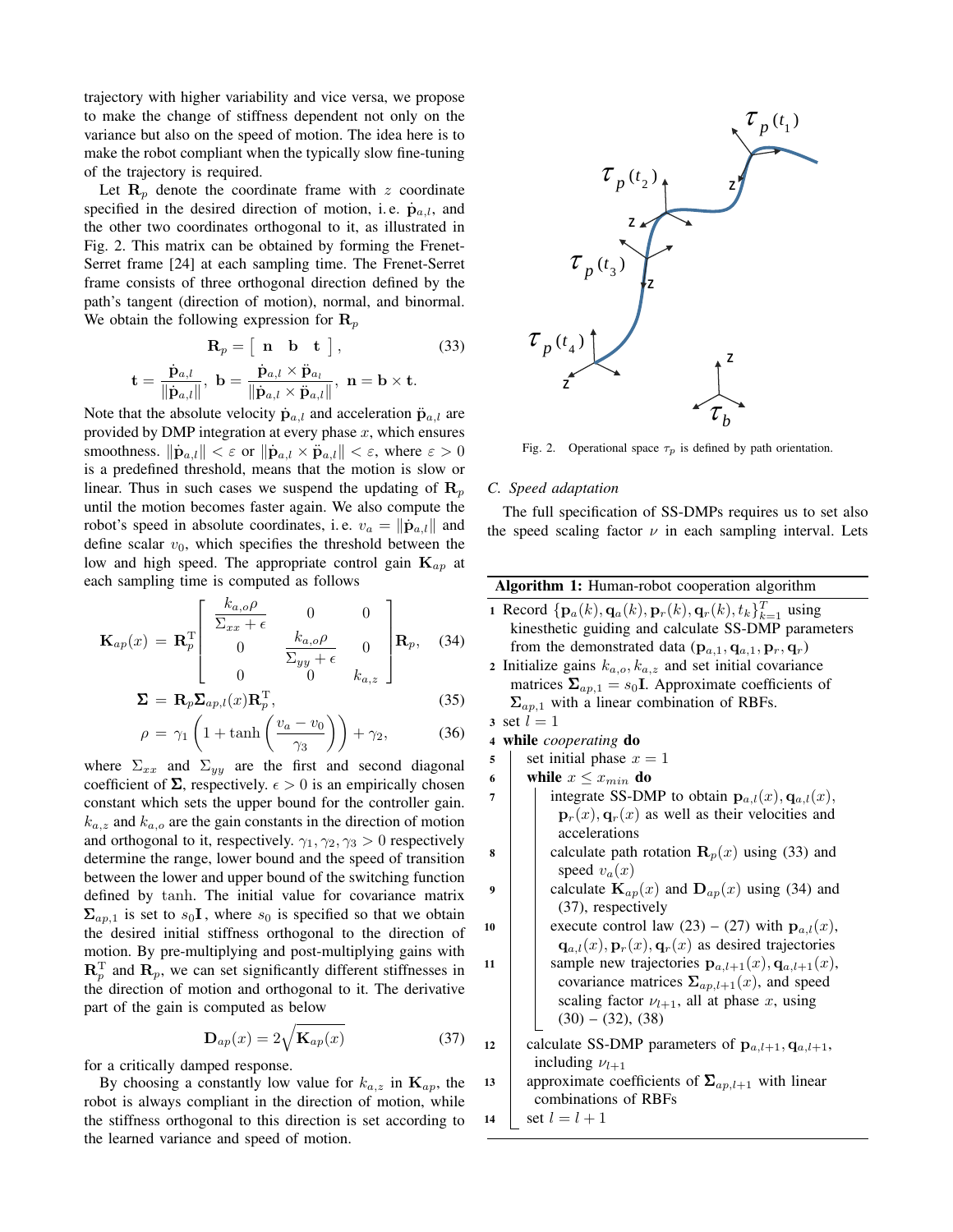

Fig. 3. Cooperating humanoid robot and human.

define the tracking error  $e_{zp} = [0 \ 0 \ 1] \mathbf{R}_p \mathbf{e}_{ap}$ ,  $\mathbf{e}_{ap} = \mathbf{p}_{a,l}$  $\mathbf{p}_{a,m}$ , which is the z component of the tracking error in path operational space. This error then determines the speed scaling factor, calculated as

$$
\nu_{l+1}(x) = \exp(\lambda e_{zp}) \nu_l(x),\tag{38}
$$

where  $\lambda > 0$  is an appropriately set constant. With this equation we speed up or slow down the trajectory. Note that negative  $e_{zp}$  means that the actual robot position is anticipating the desired trajectory. In this case we have to speed up the desired trajectory, and vice versa, with positive  $e_{zp}$  we slow down the desired trajectory. After sampling we compute the coefficients  $v_i$  that specify  $v(x)$  defined as in (10). In this way we achieve faster convergence towards the desired trajectory in the direction of motion.

The learning algorithm is summarized in Algorithm 1.

## V. EXPERIMENTAL EVALUATION

The proposed human-robot cooperation scheme was experimentally verified using a humanoid robot composed of two 7 degree of freedom Kuka LWR-4 robot arms equipped with Barret hands and controlled with Fast Research Interface



Fig. 4. 3-D plot of trajectories of absolute coordinates before the vertical rod displacement. The thick line shows the final learned trajectory.

Fig. 5. 3-D plot of trajectories of absolute coordinates after the vertical rod displacement.



Fig. 6. Evolution of speed  $v_a$  and the learned gains  $\mathbf{R}_p \mathbf{K}_{ap} \mathbf{R}_p^{\mathrm{T}}$  before the vertical rod displacement.

(FRI). The task of the robot was to learn how to cooperate with the human while transporting a rigid plate from the initial point to the final point and avoiding an obstacle. The final point had to be precisely learned, as it was necessary to insert a hole in the panel on the vertical rod, as shown in Fig. 3.

The initial gains  $\mathbf{K}_{rp}$  and  $\mathbf{K}_{ap}$  were set to 800I N/m and 100I N/m, respectively. Thus, the system was initially stiff in relative coordinates and very compliant in absolute coordinates. Compliance of the relative coordinates was not adapted. The speed threshold  $v_0$ , where the system starts adjusting the stiffness, was empirically set to 0.1 m/s.

After the initial task demonstration, we performed 8 cooperative repetitions of the task. The learning factor  $\zeta$  was set to 0.4. Fig. 4 shows the 3-D plot of the trajectories  $p_{a,l}$ . The execution speed  $v_a$  and the learned gains  $\mathbf{R}_p \mathbf{K}_{ap} \mathbf{R}_p^{\mathrm{T}}$ during subsequent executions are shown in Fig. 6. After 8 repetitions we displaced the vertical rod for -10 cm in the global  $y$  direction. Thus, the final part of the task had to be modified. By lowering the speed in that part of the trajectory through interaction, the system immediately decreased the stiffness and allowed guiding the robot to the new position. In a few repetitions the system learned the new task and reset the high stiffness gains. This enabled the human operator to accomplish the task by allowing the robot to guide him.

Fig. 5 shows the 3-D plot of trajectories  $\mathbf{p}_{a,l}$  after the displacement. Execution speed  $v_a$  and controller gains  $\mathbf{R}_p \mathbf{K}_{ap} \mathbf{R}_p^{\mathrm{T}}$  are displayed in Fig. 7.

# VI. CONCLUSIONS

In this work we proposed a new human-robot cooperation scheme, where a humanoid robot and a human collaborate in manipulating an object. The developed algorithm is based on the previously proposed SS-DMPs [13] and extended cooperative task approach for bimanual robots. There are several novelties in the proposed approach:

• Speed-scaled DMPs in Cartesian space have been introduced.